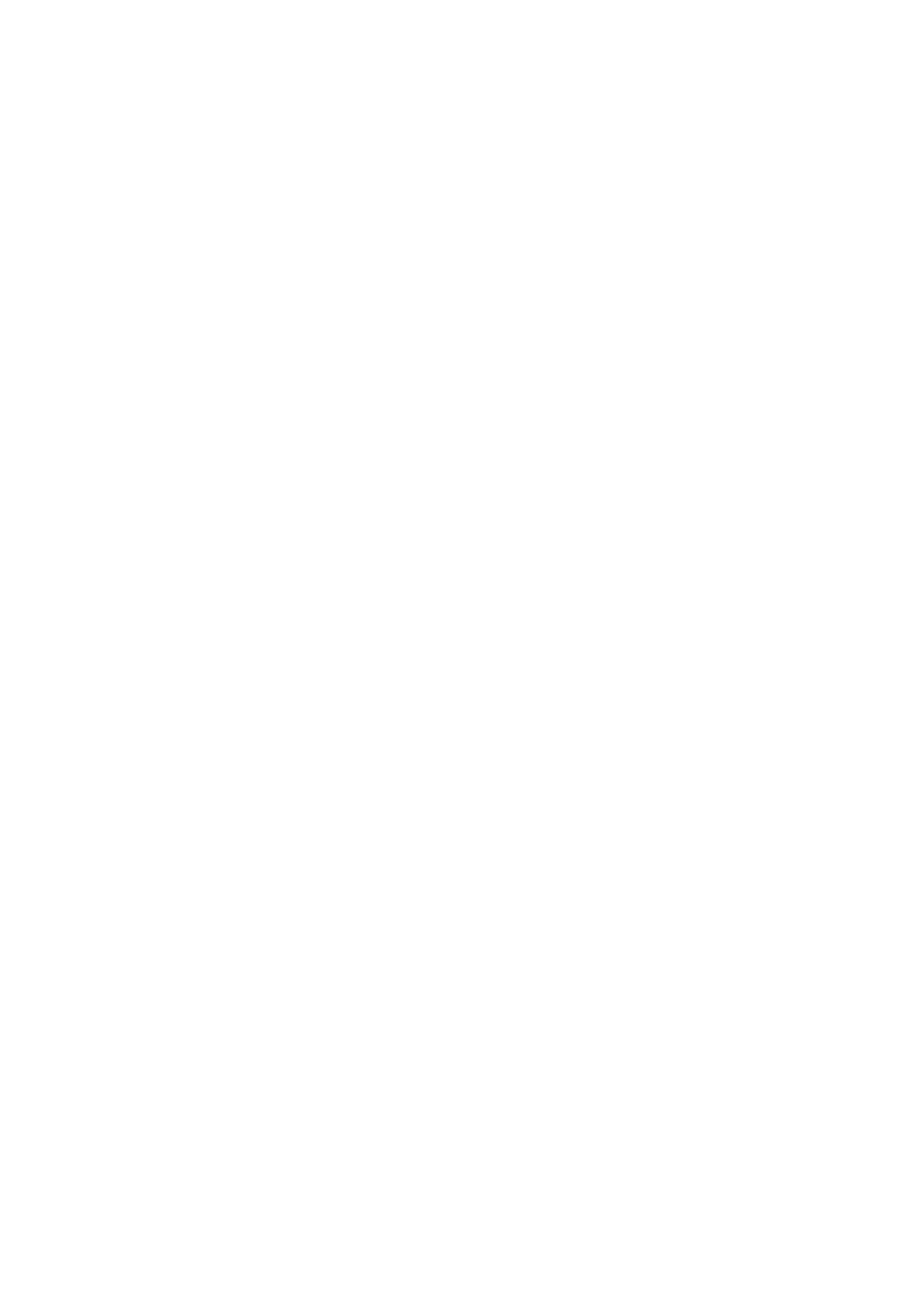Statutory Document No. 2018/0180



*Social Security Act 2000*

### **RETIREMENT PENSION (PREMIUM) (AMENDMENT) ORDER 2018**

*Approved by Tynwald: 18th July 2018 Coming into Operation in accordance with article 2*

The Treasury makes the following Order under section  $1A(1)^1$  of the Social Security Act 2000.

#### <span id="page-2-0"></span>**1 Title**

This Order is the Retirement Pension (Premium) (Amendment) Order 2018.

#### <span id="page-2-1"></span>**2 Commencement**

If approved by Tynwald, this Order comes into operation on 6 April 2019<sup>2</sup> .

#### <span id="page-2-2"></span>**3 Revocation of the Retirement Pension (Premium) Scheme 2002**

- (1) The Retirement Pension (Premium) Scheme 2002<sup>3</sup> is revoked.
- (2) Paragraph (1) is subject to article 4 (saving).

#### <span id="page-2-3"></span>**4 Saving**

Despite its revocation by article 3(1), the Retirement Pension (Premium) Scheme 2002 continues to have effect as if it had not been revoked in relation to any person who attains the age of 75 before 6 April 2019.

<sup>&</sup>lt;sup>3</sup> GC 25/02.



 $\overline{a}$ 

<sup>1</sup> Section 1A inserted by section 1(2) of the Social Security (Amendment) Act 2009.

<sup>2</sup> Under section 2(1) of the Social Security Act 2000 an order under section 1A(1) of that Act shall be laid before Tynwald as soon as may be after it is made and unless it is approved by Tynwald at the sitting at which it is laid or the next following sitting, it ceases to have effect, but without prejudice to anything done under it or the making of a new order.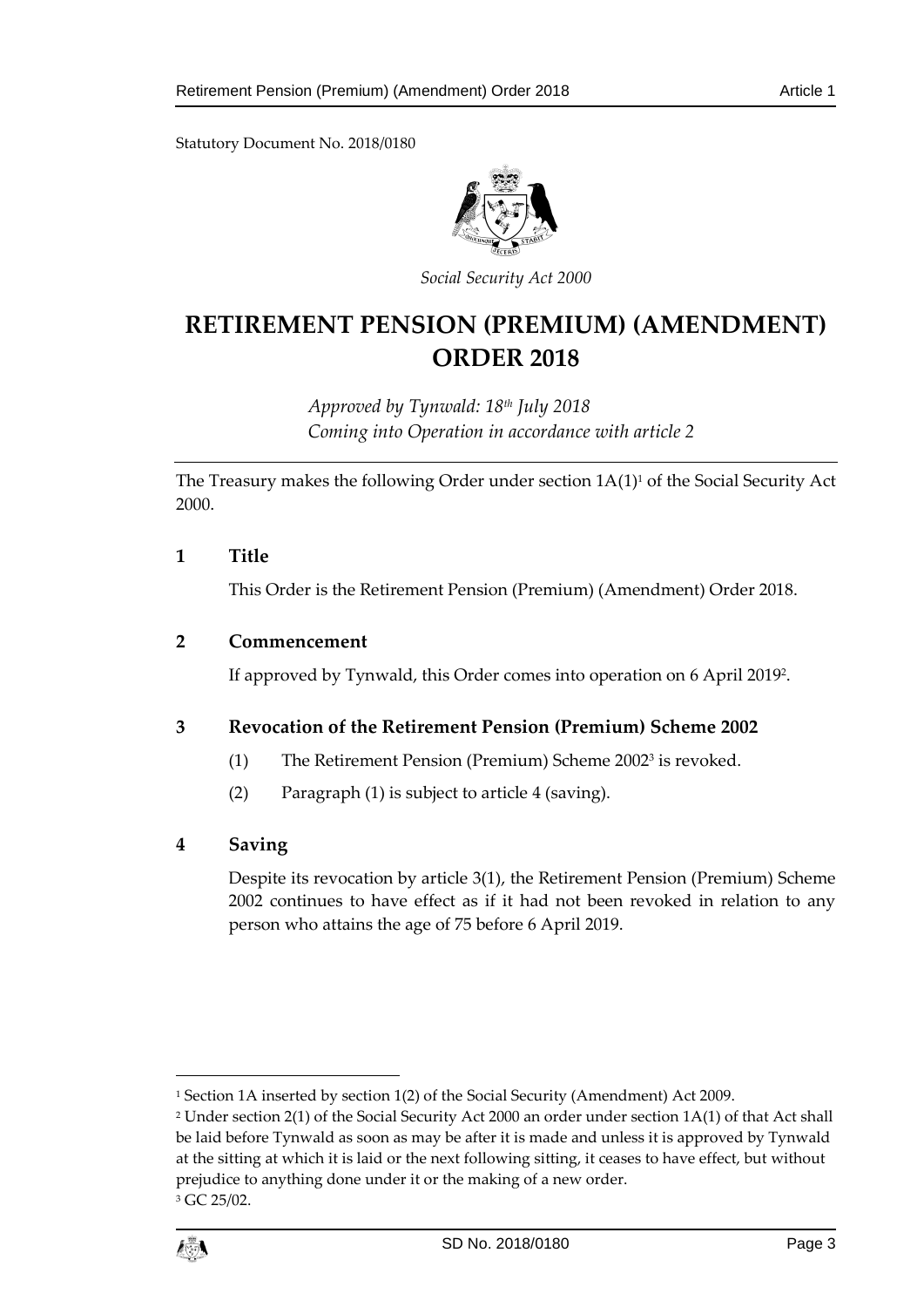#### **MADE 20TH JUNE 2018**

**A L CANNAN** *Minister for the Treasury*